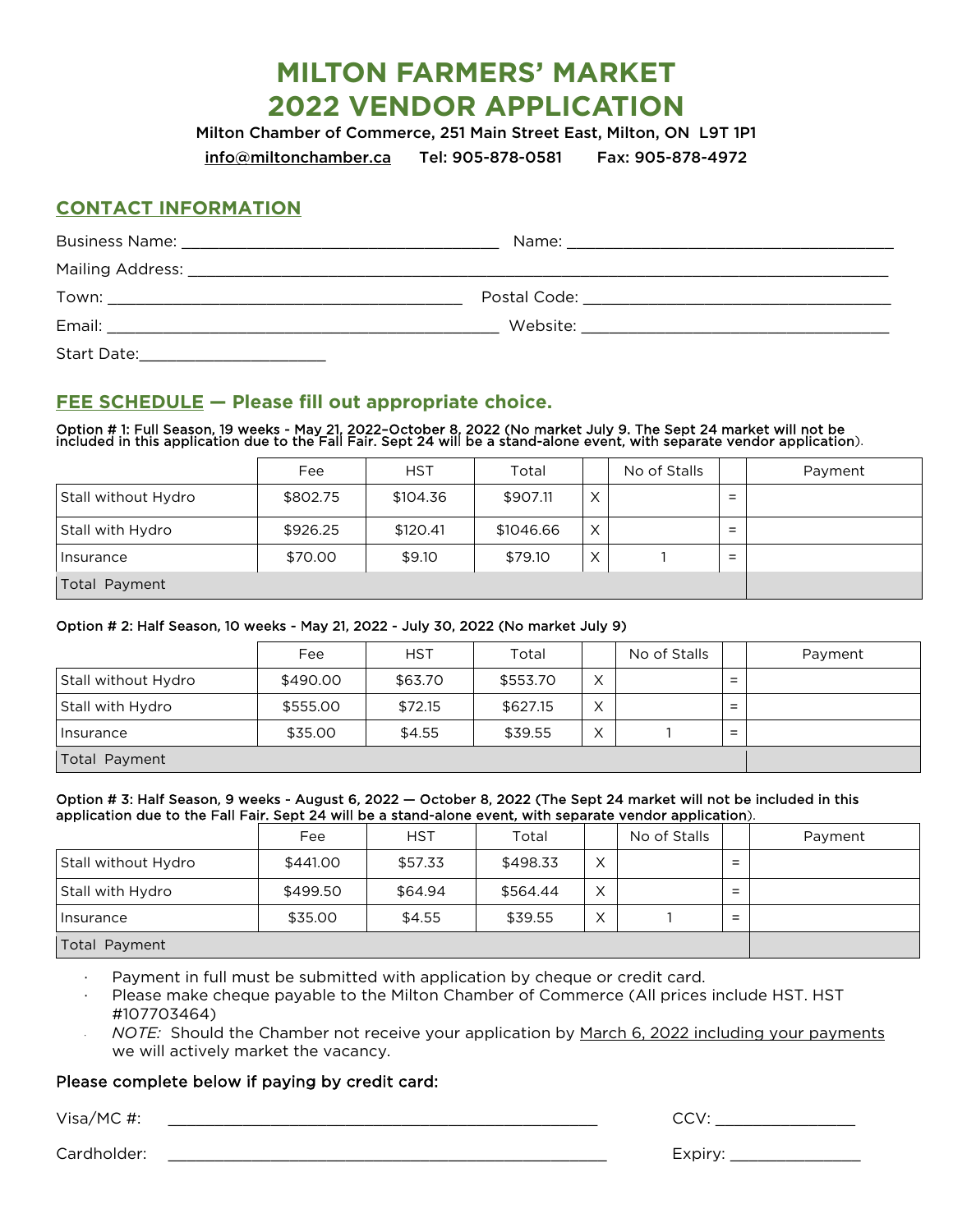### **PRODUCT INFORMATION**

Percentage of products grown/produced by: Self:  $\%$  | Others in Ontario:  $\%$  | Outside Ontario:

- · Transparency at a Farmer's Market is of the utmost importance. Vendors must identify the origin of all products being sold, including if grown/produced by self or others.
- · Vendors may not allocate or sublet portions of their space to other growers for the purpose of selling goods.
- If your booth intends to support a vendor co-operative (where vendors work together to sell each other's products), please include this information below.
- · All products must be clearly labelled on booth displays including the origin noted below and price.

Please list all products being sold below or include a separate list with your application:

| Grown by Self | Others in Ontario | Outside Ontario |
|---------------|-------------------|-----------------|
|               |                   |                 |
|               |                   |                 |
|               |                   |                 |
|               |                   |                 |

NOTE: Vendors MAY NOT allocate or sublet portions of their space to other growers for the purpose of selling goods, without the express written consent of the Milton Farmers' Market.

### **VEHICLE INFORMATION**

- NOTE: Stall location may be dependent upon the size of the vehicle used by the vendor.
- The Milton Chamber of Commerce reserves the right to allocate final space locations.
- · Cube Vans and larger vehicles may be required to unload product and park elsewhere during the market day. Vendors must stay within the defined area of their booth (marked with white paint on the track edge).

Please indicate the size of your vehicle you will be bringing to the market.

| $\Box$ Cube Van or larger     | ∃ Panel Van | □ Mini Van | $\Box$ Pick-up Truck | $\Box$ Car | ∣ Trailer |
|-------------------------------|-------------|------------|----------------------|------------|-----------|
| Particulars of Vehicle: Type: |             | Model:     | License #:           |            |           |

### **MARKETING INFORMATION**

The Milton Chamber operates the [miltonfarmersmarket.ca,](http://www.miltonfarmersmarket.ca/) to promote the Market. Help us promote your participation in the Market and the products you sell by returning the attached Vendor Information Form.

Vendor Information Form Returned

### **IMPORTANT NOTES AND SIGNATURE REQUIRED**

- Each vendor is required to have a sign stating their name and address on the front of their stall.
- Liability Insurance is required for all vendors. Coverage can be purchased for non-commercial vendors. Commercial Storefront & Alcohol vendors required to submit own COI naming:
	- o Milton Chamber of Commerce, 251 Main St E, Unit 104, Milton ON L9T 1P1
	- o Halton Agricultural Society, 136 Robert St, Milton ON L9T 1G9
	- o Officers & Directors of Farmers' Market of Ontario, 54 Bayshore Rd, RR 4, Brighton, ON K0K 1H0
- · Coverage may also be purchased through the Ontario Farmers' Market Association, available via the Milton Chamber of Commerce.
- · Vendors will be required to seek Halton Region Board of Health Approval prior to attending the market.
- · Vendors must be set up in time for the Market opening at 8:00am and must be cleaned up and vacate the fairgrounds as soon as possible after the 12:00pm closing.
- Some vendor locations may change during the Strawberry Fair on June 25, 2022.
- The September 24 market will not be included in this application due to the Fall Fair. September 24 will be a stand-alone event, with separate vendor application.

*I have read, understand, and agree to abide by and be subject to the Milton Farmers' Market Policies and Procedures.*

Signature: \_\_\_\_\_\_\_\_\_\_\_\_\_\_\_\_\_\_\_\_\_\_\_\_\_\_\_\_\_\_\_\_\_\_\_\_\_\_\_\_\_\_\_\_ Date: \_\_\_\_\_\_\_\_\_\_\_\_\_\_\_\_\_\_\_\_\_\_